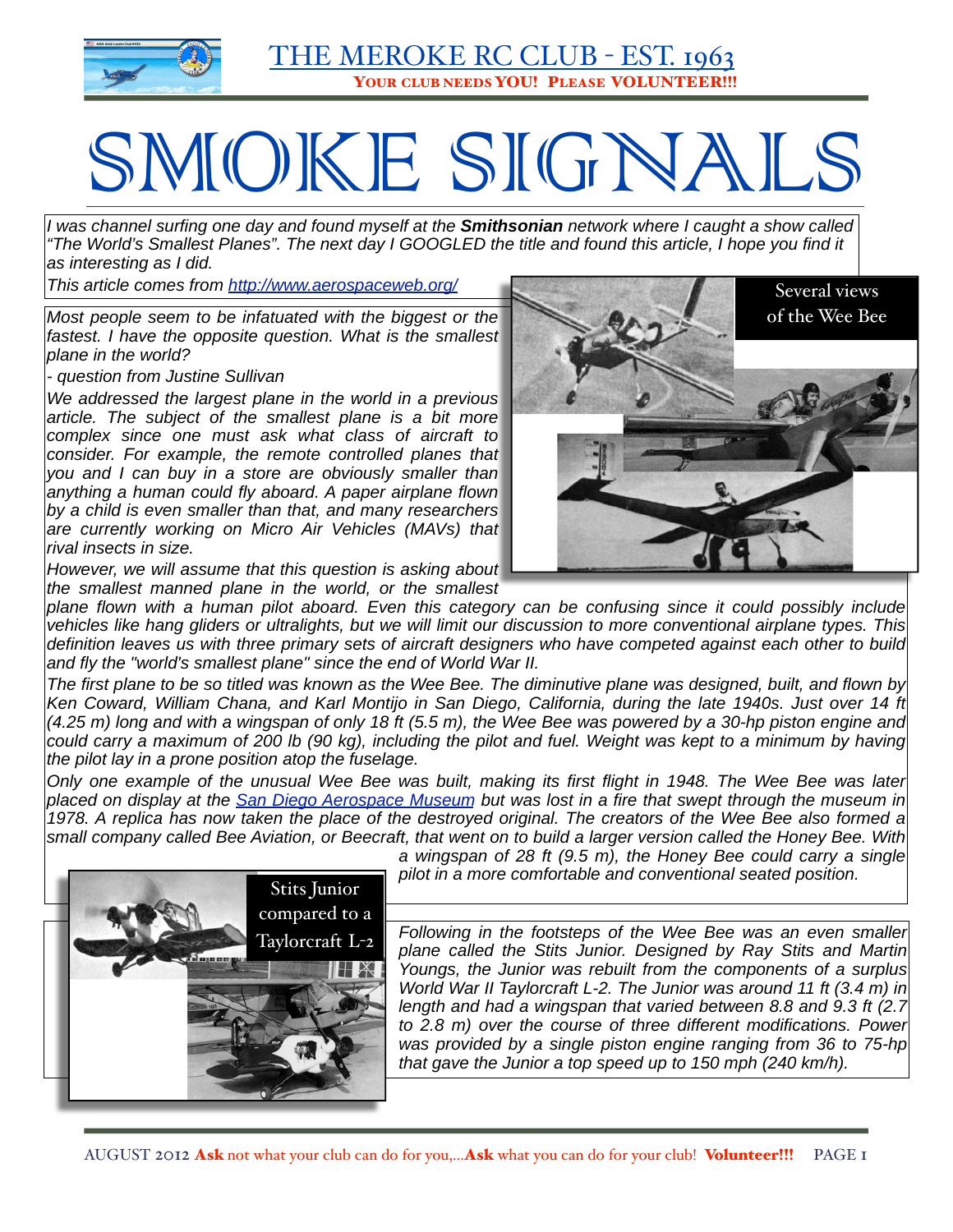

*However, Staib's challenge only encouraged Stits and co-builder Robert Starr to build a new plane even smaller than the Junior or the Little Bit. Known as the Sky Baby, this new plane differed from earlier entries into the arena by adopting a biplane design instead of a monoplane. This change allowed the wingspan to be reduced even further to just over 7 ft (2.1 m). With a maximum length under 10 ft (3 m), the Sky Baby weighed just 452 lb (205 kg) empty and 666 lb (302 kg) fully loaded. Its 65-hp piston engine gave the Sky Baby a maximum speed of 185 mph (300 km/h). Pilot Robert Starr flew the Sky Baby at air shows from April to November of 1952, and the plane was donated to the [National Air and Space Museum](http://www.nasm.si.edu/research/aero/aircraft/stitssa2.htm) in 1972. The Sky Baby is currently exhibited at the [Experimental](http://www.airventuremuseum.org/collection/aircraft/Stits%20Sky%20Baby.asp)  [Aviation Association AirVenture Museum](http://www.airventuremuseum.org/collection/aircraft/Stits%20Sky%20Baby.asp) in Oshkosh, Wisconsin.*





*However, Staib's challenge only encouraged Stits and co-builder Robert Starr to build a new plane even smaller than the Junior or the Little Bit. Known as the Sky Baby, this new plane differed from earlier entries into the arena by adopting a biplane design instead of a monoplane. This change allowed the wingspan to be reduced even further to just over 7 ft (2.1 m). With a maximum length under 10 ft (3 m), the Sky Baby weighed just 452 lb (205 kg) empty and 666 lb (302 kg) fully loaded. Its 65-hp piston engine gave the Sky Baby a maximum speed of 185 mph (300 km/h). Pilot Robert Starr flew the Sky Baby at air shows from April to November of 1952, and the plane was donated to the [National Air and](http://www.nasm.si.edu/research/aero/aircraft/stitssa2.htm) [Space Museum](http://www.nasm.si.edu/research/aero/aircraft/stitssa2.htm) in 1972. The Sky Baby is currently exhibited at the [Experimental Aviation Association](http://www.airventuremuseum.org/collection/aircraft/Stits%20Sky%20Baby.asp)* 

*Not to be outdone, Ray Stits' son Donald set out to recapture the title by building an even smaller monoplane called the Baby Bird. At 11 ft (3.4 m) in length, the Baby Bird was longer than the Bumble Bee but had a smaller wingspan of 6.25 ft (1.9 m) and weighed less at only 250 lb (115 kg) empty. Its 55-hp piston engine gave the Baby Bird a maximum speed of 110 mph (175 km/h) when it first flew at Camarillo, California, on 4 August 1984. Pilot Harold Nemer completed 35 flights aboard the Baby Bird by the time it was*  **retired in 1989 Donald Stits posing** 

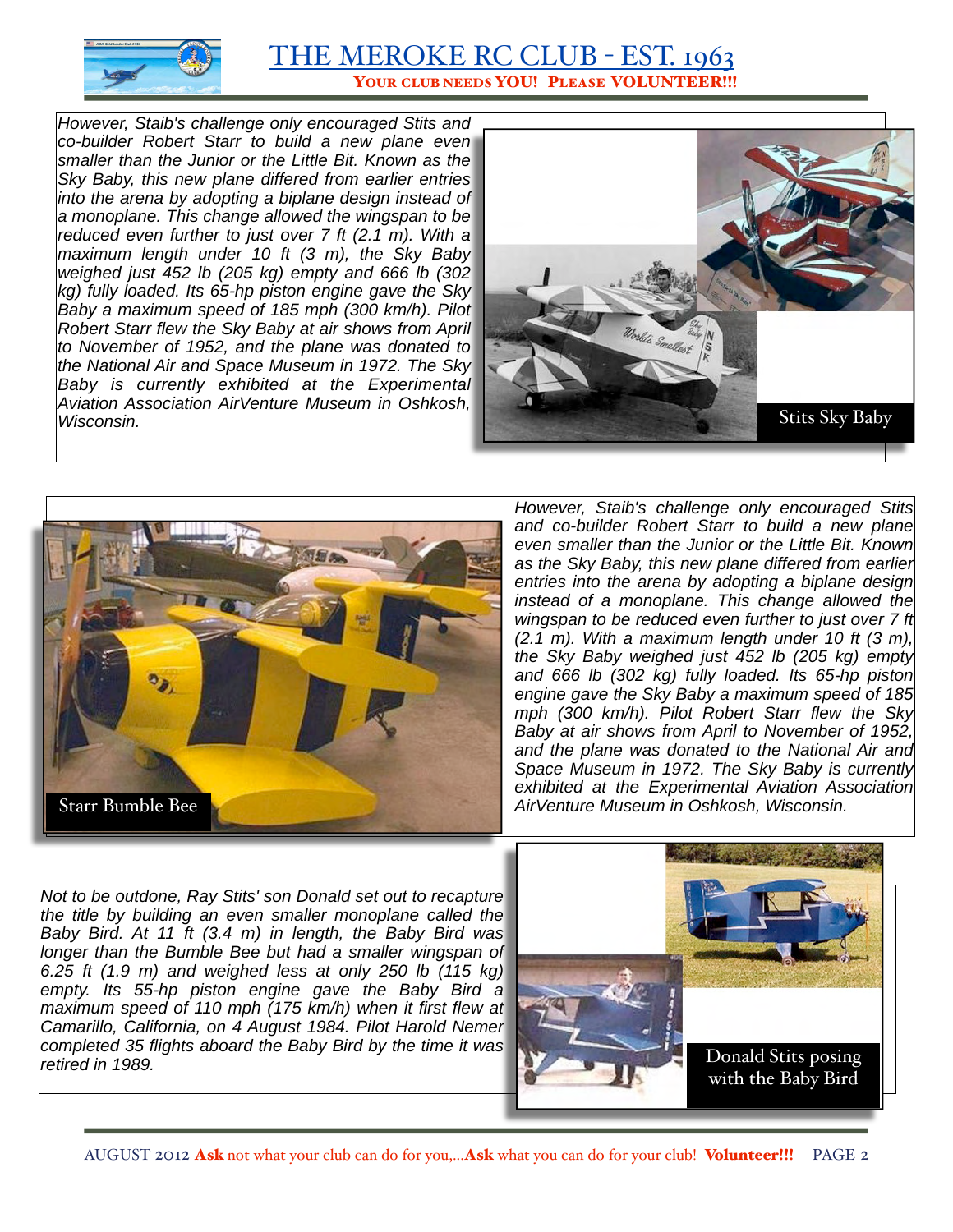

*However, Robert Starr believed he could go even smaller and completed a new Bumble Bee II in 1988. Though still heavier than the Baby Bird with an empty weight of 396 lb (180 kg), the overall dimensions of the Bumble Bee shrank even further to 8.8 ft (2.7 m) in length and a mere 5.5 ft (1.7 m) wingspan. Its 85-hp piston engine made possible a maximum speed of 190 mph (305 km/h).*

*Unfortunately, the first flights of the Bumble Bee II on 8 May 1988 proved a mixed success. Starr was able to make several passes over the airfield demonstrating the plane could fly and earning his place in the record books, but the attempt nearly cost Starr his life. While at an altitude of about 400 ft (120 m), the Bumble Bee II suffered an engine failure and fell from the sky. The plane was completely destroyed in a crash that left Starr seriously injured, though he later made a full recovery.*



| <b>Comparison of Several of the World's Smallest Planes</b> |                      |                               |          |                      |   |                               |                  |  |
|-------------------------------------------------------------|----------------------|-------------------------------|----------|----------------------|---|-------------------------------|------------------|--|
| <b>Builder</b>                                              | Plane                | Length                        | Wingspan | <b>Empty Wt MTOW</b> |   | <b>Propulsion</b>             | <b>Max Speed</b> |  |
| <b>Bee Aviation</b>                                         | Wee Bee              | 14'2"                         | 18'0"    |                      |   | 30-hp Kiekhaefer              | 82 mph           |  |
| <b>Stits</b>                                                | Junior               | 10'10" to 11'4" 8'10" to 9'4" |          | 2                    | ? | 75-hp Continental C-75        | $150$ mph        |  |
| <b>Staib</b>                                                | <b>Little Bit</b>    | 11'0"                         | 7'6''    | 390 lb               | ? | 85-hp Continental C-65        | 2                |  |
| <b>Stits</b>                                                | <b>Sky Baby</b>      | 9'10"                         | 7'2''    | 452 lb               |   | 666 lb 65-hp Continental C-65 | 185 mph          |  |
| <b>Starr</b>                                                | <b>Bumble Bee</b>    | 9'4"                          | 6'6''    | 547 lb               |   | 725 lb 85-hp Continental C-85 | 180 mph          |  |
| <b>Stits</b>                                                | <b>Baby Bird</b>     | 11'0"                         | 6'3''    | 252 lb               | 7 | 55-hp Hirth                   | $110$ mph        |  |
| <b>Starr</b>                                                | <b>Bumble Bee II</b> | 8'10"                         | 5'6''    | 396 lb               | ? | 85-hp Continental C-85        | 190 mph          |  |

Perhaps hoping to prevent further life-threatening crashes in this battle of the small, the Guinness Book decided to credit both Stits and Starr with world records. The Stits Baby Bird is considered the world's smallest monoplane while Starr's Bumble Bee II is the world's smallest biplane. Although the Bumble Bee II was tragically lost, the original Bumble Bee is on display at the [Pima Air & Space Museum](http://www.pimaair.org/Acftdatapics/exp_bbee.htm) in Tucson, Arizona. Like his father's Sky Baby before it, Donald Stits' Baby Bird is also on display at the [EAA AirVenture Museum.](http://www.airventuremuseum.org/collection/aircraft/Stits%20DS-1%20Baby%20Bird.asp)

As tiny as these planes were, they were all built of conventional construction materials like aluminum. Recent advances in composite materials that provide the same strength as metals yet weigh far less may make it possible for a future innovator to build an even lighter and smaller plane. *- answer by [Molly Swanson,](http://www.aerospaceweb.org/about/bios/mollyswanson.shtml) 6 February 2005*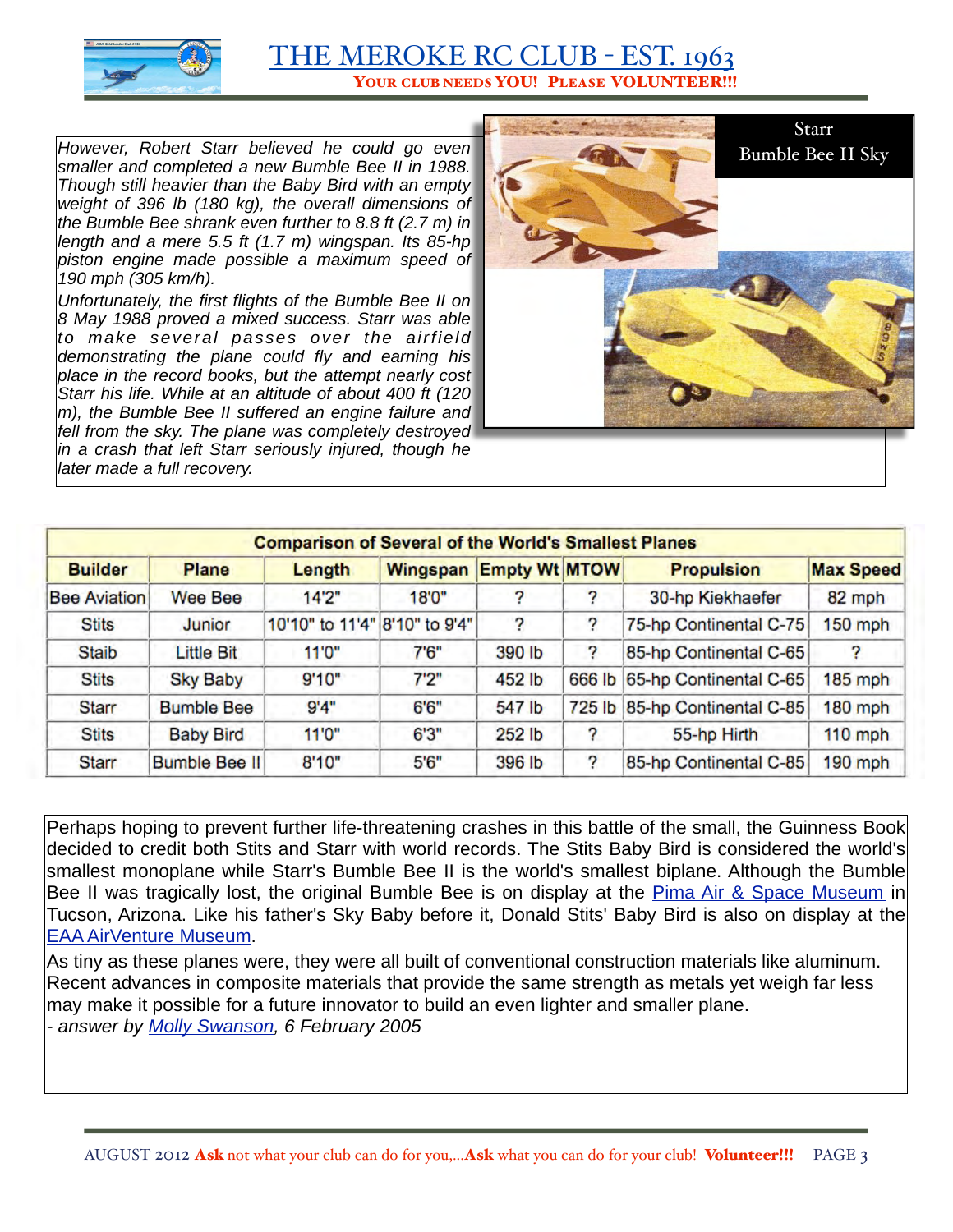

*As promised here is the conclusion of the article "Getting Started in Electric Flight" sent to me by Ed Anderson of the Long Island Silent Flyers and written by Ken Myers.* 

**Align JST XH (AL)** taps are used on: 3E Models, ABF, Air Thunder, Align, Common Sense RC V2, DN Power, Dualsky, Dynam, E-flight, Electric Power, Electrifly, Energy EC, Esky, E-Watts, Exceed RC Fusion, Fully Max, GE Power, Grayson Power, Hextronix, HI Model, Hobby City, Hobby Loong, Hurricane Flight Systems, Imax, LOSI, Mega Power, Mystery, PowerSource, Protec, Rhino, Tenergy (rev polarity), Tower Hobbies, Trinity, Turborix, Vampower (new), Venom and WOW RC, X-Caliber and Zippy battery packs.

**Kokam JST XE** taps are used on: Apogee (but you need to remove lock), Core, Graupner, Kokam, New / Neu Motors, Orion Avionics and Vampower (old) battery packs.

Suppliers of Chargers also supply adapter boards for various types balance connectors for use with the chargers they sell. A look at the balance boards shows how the 4 major balance plugs are configured and how many pins each connector has.



Above is the adapter board for a CellPro 10S for the Kokam JST XE (top) and Align JST XH (AL) (bottom) balance taps. Note that each connector size is only used once and has one more connection than cells in the battery.

The photo of the second adapter board is for a CellPro 10S for the Thunder Power (TP) (bottom) and Polyquest (PQ) (top) balance taps. Polyquest uses the same connector for 2S, 3S and 4S packs and different connectors for 5S and 6S. Thunder Power uses the same connector for 2S and 3S packs and then a different one for 4S and 5S packs and double connector for 6S packs.

More balance plug information can be found at RCLipos.com.

#### **Brushless Electronic Speed Controls (ESC) Basics**

Many of today's brushless ESCs have three distinct parts or circuits built into them.

The **speed control** - There are a lot of electronic 'things' happening, but basically it is an electronic on/off switch that is turning on and off extremely rapidly. When it is On the voltage and amperage are at maximum. When it is off, there is no voltage or current passing. The RPM is controlled by how long the On cycle is on compared to how long the Off cycle is off.

The **Low Voltage Cutoff (LVC)** circuit was originally designed to stop or reduce power to the motor to reserve battery power for the receiver and servos for a safe landing. It is even more important today because it can save Li-Poly batteries from being ruined by being too deeply discharged. Li-Poly batteries should never be flown to the point where the safety LVC circuit kicks in. Always time electric flights with either the transmitter timer or a typical kitchen timer.

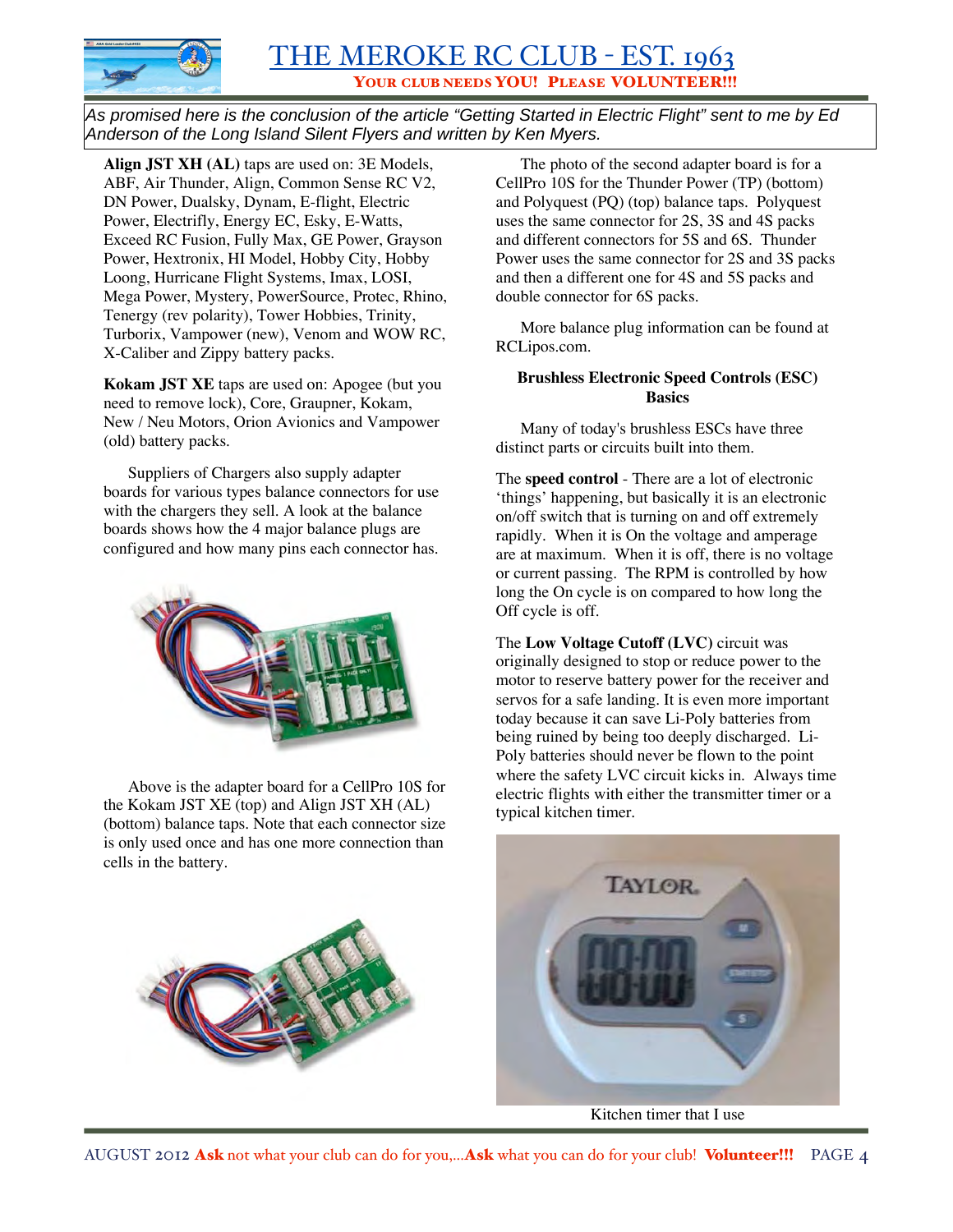

The **Battery Eliminator Circuit (BEC)** is another circuit designed into an ESC that allows the power battery to be used to power the receiver and servos. It is basically a step down voltage regulator.

#### **The two types of BEC circuits found in ESCs**

**Linear** (most common, cheap): It works by converting the excess voltage into heat. The higher the input voltage, the more heat generated in the BEC circuit. If there is too much heat, the BEC will either 'fry', or shut down! With a 3S Li-Poly the linear BEC is only able to provide about 0.5A before it overheats. That's only good for about 3 standard servos and the receiver. Many people overstress this type of BEC. Most ESC manufacturers don't recommend the use of a linear BEC with a 4S Li-Poly battery.



Castle Creations' Thunderbird Line

The Castle Creations Thunderbird and Phoenix lines of ESCs contain linear BEC circuits.

**Switching** (best type, expensive): A switching regulator works by taking small chunks of energy from the input voltage source, and moving them to the output. This is done with an electrical switch and a controller. They regulate the rate at which the energy is transferred to the output. That's why it is called a "switching regulator". A switching regulator can typically have and efficiency of 85%. A switching regulator can easily power heavy loads from a high voltage source.



The Castle Creations ICE line of ESCs contain switching BEC circuits.

Today's Brushless ESCs, with the onboard BEC disabled (easy to do), or Brushless ESCs that do not have a built in BEC can also use NiCad or NiMH receiver packs, A123 Systems Li-Fe receiver packs, and stand alone switching BECs like the Castle Creations BEC or BEC Pro.

Sources for more BEC Information are located in the Sources section at the end of the article.

#### **Motors for Electric Flight**

Today, brushless inner runner motors are mainly used in electric ducted fan (EDF) applications and helicopters.

Brushed motors are still used in specialized applications, especially very small planes.

One of the main characteristics of the brushless outrunner is that its magnets are housed in a bell. The stator or armature is on the inside of the motor. That is just the opposite of a brushless inner runner. The outrunner provides more torque than an inner runner and the outrunner can turn prop sizes that the brushless inner runner would need a gear reducer to turn.

Outrunners are generally less efficient than inner runner types with a gear reducer, but they are still efficient enough for general use. There are hundreds of different sizes of outrunners from very tiny to massively huge.

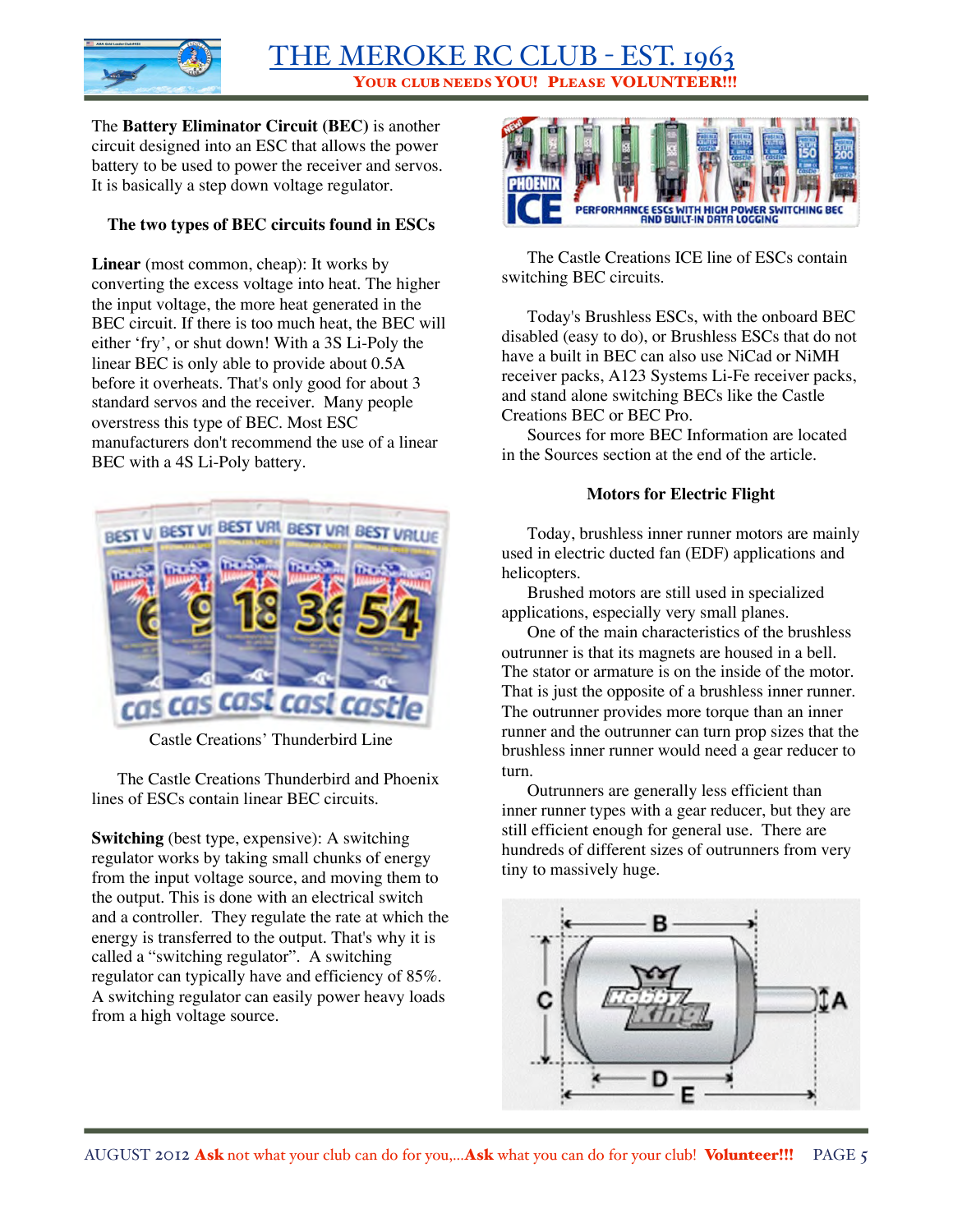

Outrunner nomenclature is not standardized. Comparing one company's outrunner to another's is often difficult. Some companies use the outside measurements to describe their motors, as shown in the previous graphic.



TR 35-48-C 800kv

Hobby King has a motor that it calls the TR 35- 48-C 800kv weighing 163g. Hobby King uses outside dimensions to designate its motors. The C dimension is about 35mm and B dimension about 48mm. The stator dimensions are 28mm x 26mm. Dimension A is 4mm. Maximum current is rated at 55 amps. Price \$14.95



Scorpion has a motor that it calls the Scorpion SII-3020-780 weighing 166g. Scorpion uses the stator dimensions to designate its motor numbers. It has a Kv of 780 (about the same as the Hobby King motor). The C dimension is 37.5mm and B dimension is 45.7mm. The stator dimensions are 30mm x 20mm. Dimension A is 5mm. Scorpion does not give the useless maximum current but does rate this motor at a continuous 40 amps with a

continuous power level of 800 watts in. Price \$65.95

Hobby King would call the Scorpion motor a Turnigy 38-46 780Kv (they tend to put a dash between the external dimensions, but not always) and Scorpion would describe the Hobby King motor as a Scorpion 2826-800.

Hobby King does not note that the magnets are of the ceramic ferrite type. Scorpion does note that its motors use the N-50EH type of rare-earth neodymium magnets.

The two motors are not the same, but with a similar weight and Kv, they might be expected to perform close to the same level with the same battery, ESC and prop.



The Cermark NEO 25-780 has a similar 780Kv, but it only weighs 149g. Using its outside measurements it would be called a 42-40 780Kv. It has a 5mm shaft. It is rated for a maximum of 460 watts in and 55 amps. While it does use neodymium magnets, it would require a larger diameter prop with more pitch to achieve the same watts in as the other two motors. It is not similar to either of the other two motors, and its performance will be quite different.

Motor weights do NOT include the weight of the prop adapters, motor mounts and their related screws and usually not the connectors either.

#### **Kv or RPM/v**

Kv is a motor constant and is directly related to Kt, the motor torque constant. The specific motor's design and construction determine this constant. The Kv motor constant has nothing to do with the applied voltage. It is part of the motor's physical makeup. There are electrical and mechanical losses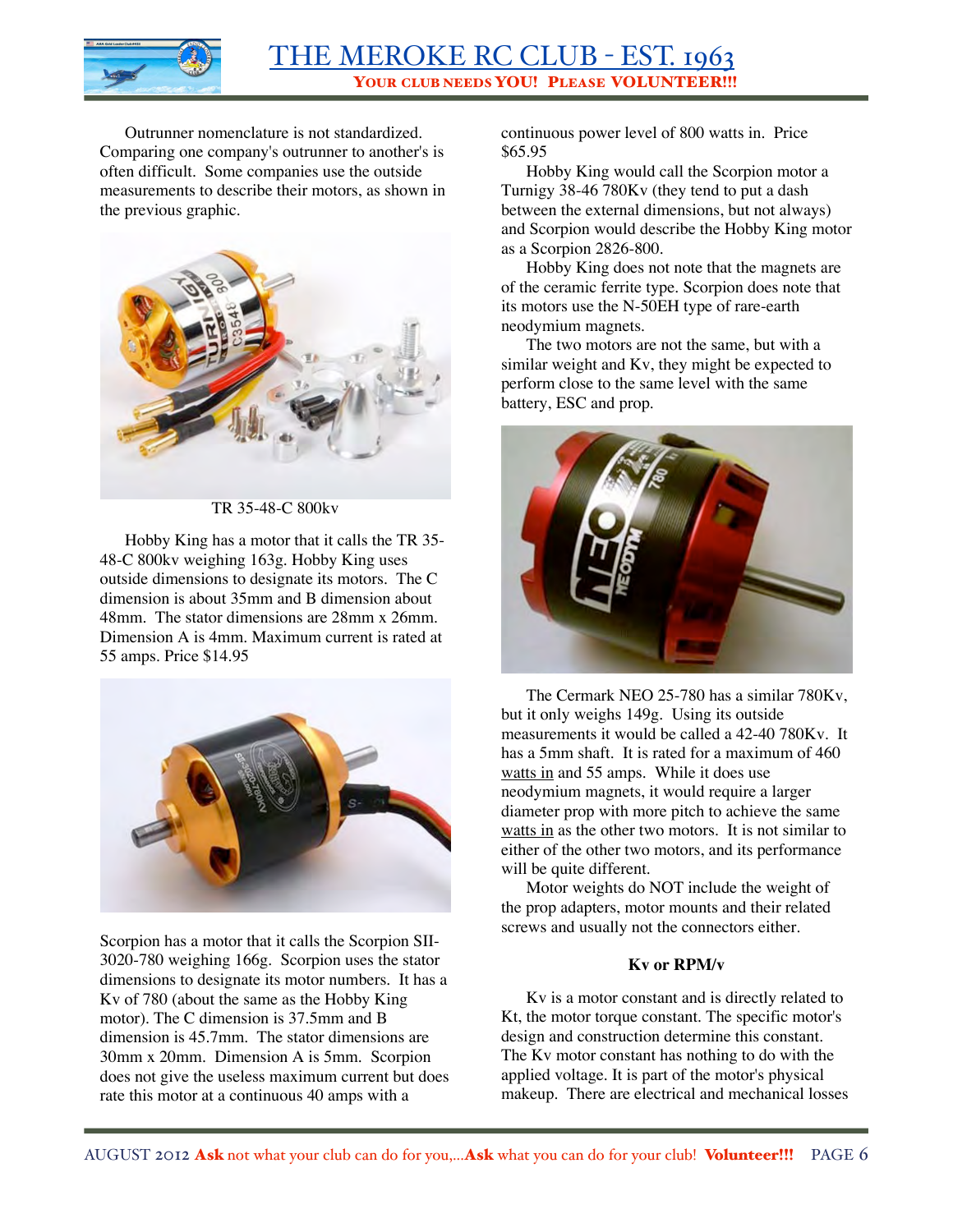

in all motors. The voltage in RPM/v is the VOLTAGE OUT not the voltage in.

The only time the input voltage and output voltage are about the same is when there is no load applied to the motor.

The higher the voltage drop through the motor, the lower the RPM will be. The higher the current is, the greater the voltage drop will be. The less efficient a motor is, the higher the voltage drop will be.

More on Kv and how to measure it can be found on the EFO Web site.

#### **Timing and Apparent Kv**

Timing affects the apparent Kv. Advancing the timing on a brushless motor using the ESC increases the RPM by forcing the motor to turn at a rate higher than the native or raw Kv. It also increases the current draw and decreases the efficiency.

#### **Power In versus Power Out**

The power meter measures the power IN at the ESC. There are electrical losses in the ESC, and there are electrical and mechanical losses in the motor. The majority of the losses are turned into heat. The power out is considerably less than the power in.

If a power meter is showing 10.7v, 27.9 amps and 298.5 watts in, those numbers are input measurements. The motor is not 'making' 298.5 watts! It is not MAKING anything! It is using electrical energy and converting it to mechanical energy.

A useful drive system, using typical outrunners, will be somewhere between 70% and 80% efficient. That means about 209 watts out (70%) to 239 watts out (80%) for the noted system showing 298.5 watts in on the power meter.

How do you know the power out? You don't! There are ways to measure the output, but they are too complicated for most modelers.

Motor/prop/battery computer programs like Drive Calculator can estimate the power out. Drive Calculator is a FREE program and runs on Mac, Linux and Windows.

Power out may also be estimated using something known as prop constants and the measured RPM.

It is not really necessary to know the watts out. When electric fliers and authors use the term watts, they are referencing watts in.

#### **Prop Shaft Rotation**

It is easy to change the prop shaft rotation of a brushless motor. Switch the connection of any two leads between the motor and the ESC. The color coatings on the leads from the motor to the ESC mean nothing. Different brands use different colors on the motor leads to the ESC and also different colors on the ESC to motor leads.

#### **Props**

The **APC props**, slow fly (SF), thin electric (E), sport and pattern have RPM limits. The limits are listed on their Web site. They all have applications that work well with electric motors.

**Master Airscrew** standard wood props and G/F 3 series work well with electric motors. The Master Airscrew electric props are not very efficient and should be avoided.

**Zinger** props are not useful for most electric applications, but make excellent prop blanks, according to Keith Shaw, if you want to create your own props.

**GWS** has basically two lines of props, RS and DD/HD. The RS (reduction series) are used in applications similar to the APC SF type props. The DD/HD (direct drive/hyper drive) props are used in applications similar to the APC E, but have lower RPM limits than the APC E props.

#### **Selecting the CORRECT Supplier Recommended Props**

Many times a supplier will recommend props for a motor and battery combination. It can be confusing.

| Recommended Prop Range:    | 11x8 to 14x7                     |  |  |
|----------------------------|----------------------------------|--|--|
| Voltage:                   | $12 - 16.8$                      |  |  |
| RPM/Volt (Kv):             | 870                              |  |  |
| Resistance (Ri):           | $.03$ ohms                       |  |  |
| Idle Current (lo):         | 2.40A @ 10V                      |  |  |
| <b>Continuous Current:</b> | 32A                              |  |  |
| Maximum Burst Current:     | 44A (15 sec)                     |  |  |
| Cells:                     | 3S-4S Li-Po or 10-14 Ni-MH/Ni-Cd |  |  |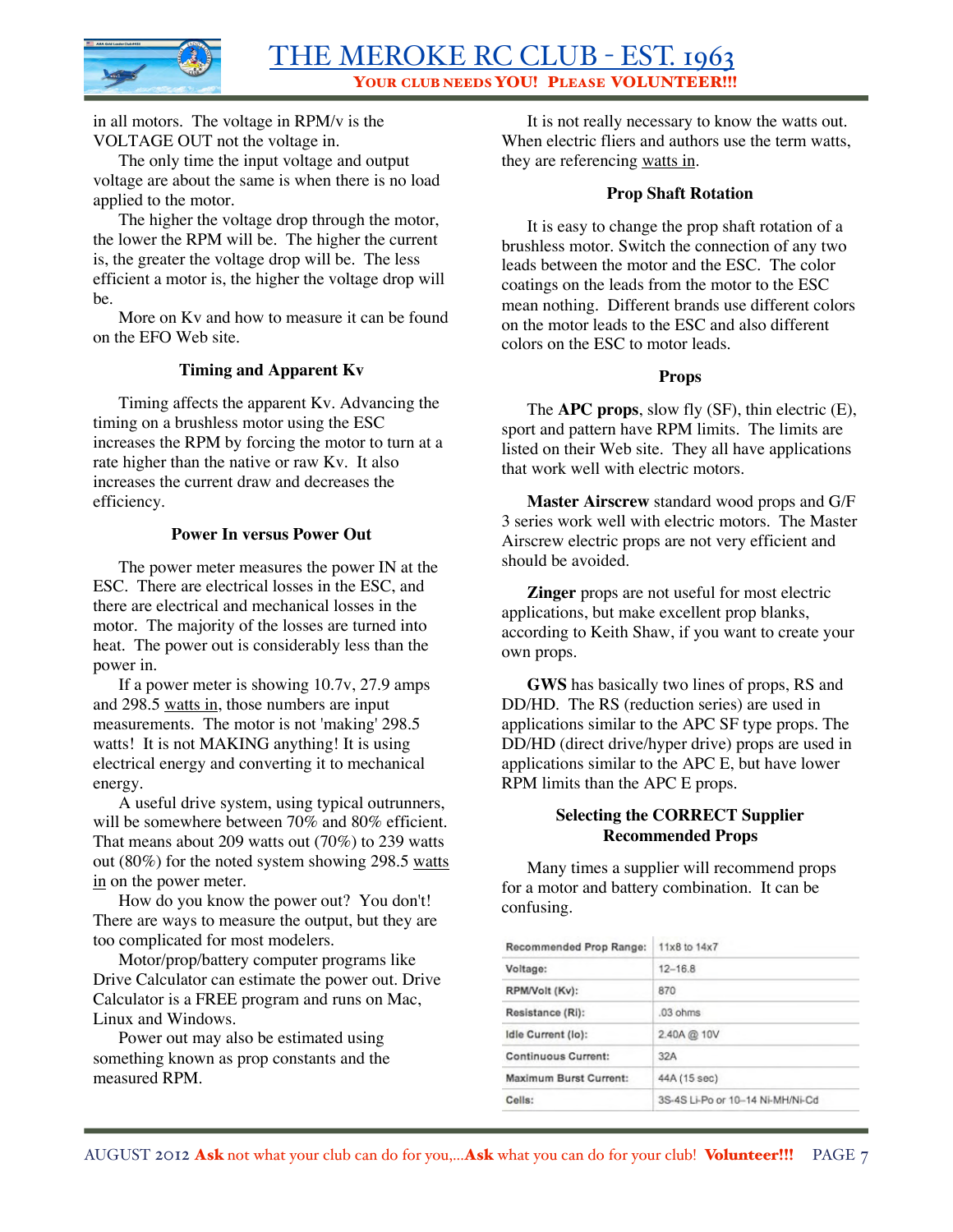

The previous graphic was captured from the specifications for the E-flite Power 25 870Kv BL Outrunner at Horizon Hobby. The props and battery packs (Cells) are listed from 'smallest' to 'largest'. What is NOT apparent is that the largest prop (14x7) is only the largest prop for the 3S pack and the smallest prop  $(11x8)$  is the largest prop recommended for the 4S pack. It is not a range at all, but a recommendation for each type of pack with this motor.

# **A much better way to list them would be**

3S up to 14x7

4S up to 11x8

Not all props are created equal. That is another reason for having a power meter! One manufacturer's 14x7 will not be placing the same load on the motor as another manufacturer's 14x7. It is entirely possible that one company's 14x7 will fall within the safe operating limits for the power system while another company's will be outside the safe operating zone. Only flying will prove which prop is best in a given application.

### **Power Levels for Various Types of Aircraft**

This is Common Sense RC's table suggesting power levels based on Watts (watts in) per pound for ready to fly aircraft weight. It is a reasonable guide.



#### **Tips for Being Successful with Electrically Powered Flight**

1.) Start out slowly and take the time to learn what you need to know

2.) Avoid impulse purchases - have a specific goal in mind

3.) Glow or gas conversions should be put off until you have acquired the knowledge to do so

4.) When choosing power systems, at first, follow the recommendations of the designers of plans and kits and the recommendations of airframe manufacturers and suppliers

5.) Get the proper equipment to do it right the first time

6.) Ask reliable sources for input and guidance with a project, especially before an equipment purchase – it is best and cheaper not to try to 'go it alone'

#### **Safety Precautions**

1.) Store Li-Poly batteries safely and away from combustibles.

2.) Remove the propeller or blades from the motor when working on the radio system and the power battery must be plugged in.

3.) Plug in the power battery just prior to a flight.

4.) Unplug the power battery immediately after

landing and returning the aircraft to the pit area.

5.) Be aware that once the power battery is plugged in, the motor may run.

6.) Arming switches and ESCs may or may not keep the motor from running once the power battery is plugged in.

7.) Make or break arming switches, like those sold by Maxx Products International, LLC., are an excellent type of safety "switch", especially for large scale aircraft.